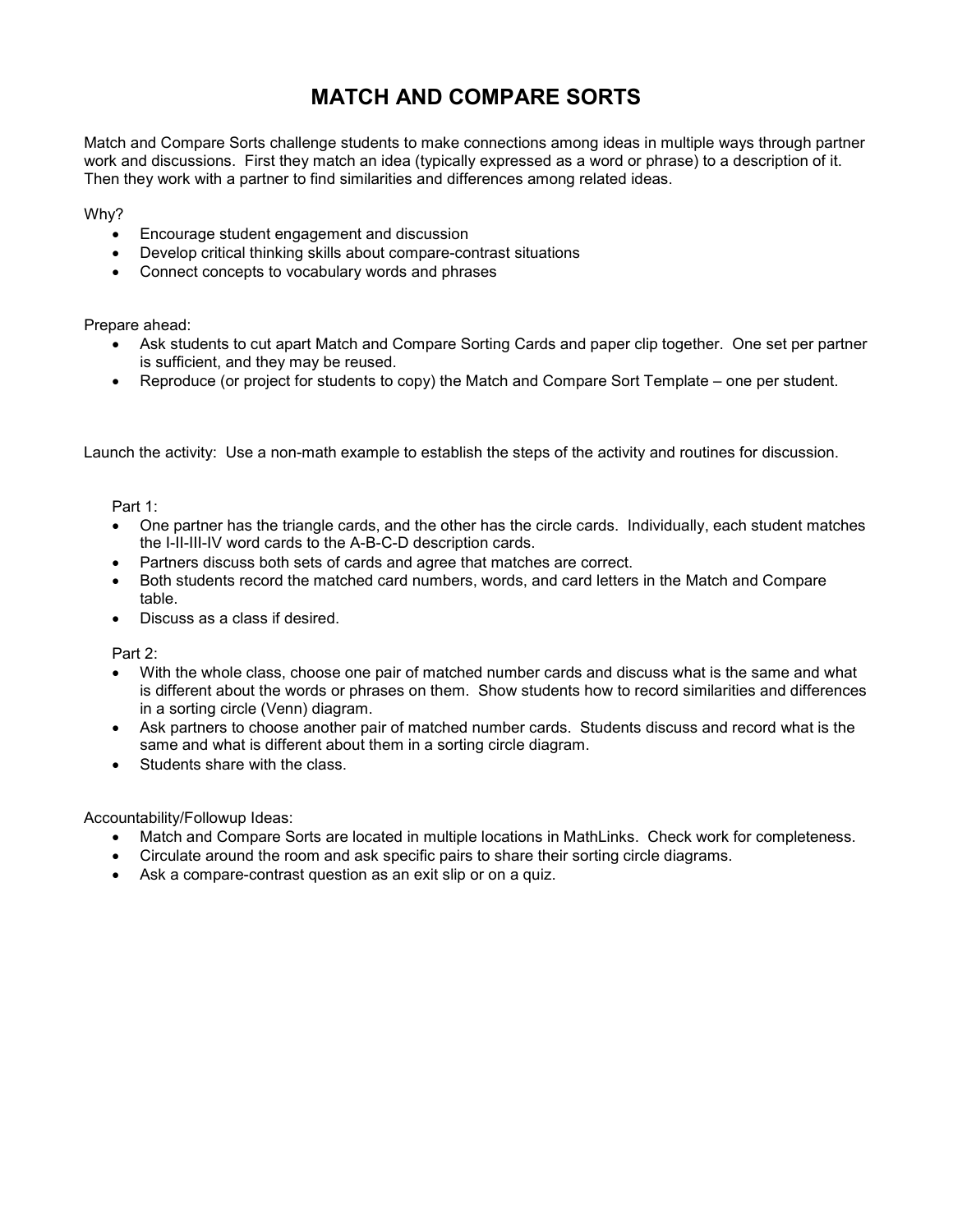### **MATCH AND COMPARE SORTING CARDS A: AN EXAMPLE**

| Ι<br><b>GYMNASTICS</b>                                                                                                                                                   | <b>DANCING</b>                                                                                                                     |
|--------------------------------------------------------------------------------------------------------------------------------------------------------------------------|------------------------------------------------------------------------------------------------------------------------------------|
| $\mathbf{I}$<br><b>TRACK AND FIELD</b>                                                                                                                                   | $\mathbf{I}$<br><b>RUNNING</b>                                                                                                     |
| III<br><b>WRESTLING</b>                                                                                                                                                  | III<br><b>WEIGHT TRAINING</b>                                                                                                      |
| IV<br><b>WATER POLO</b>                                                                                                                                                  | IV<br><b>SWIMMING</b>                                                                                                              |
| A<br>$\checkmark$<br>Participants are usually competitors or<br>sparring partners<br>Techniques include clinch fighting, throws and<br>takedowns, joint locks, and pins  | A<br>$\checkmark$<br>involves music<br>burns about the same number of calories as<br>jogging<br>increases balance and coordination |
| B<br>Events include short, middle, and long<br>distance running<br>Some events require jumping and weight<br>throwing                                                    | B<br>increases heart rate without impact on the<br>✓<br>body<br>builds endurance and muscle strength through<br>water resistance.  |
| C<br>$\checkmark$<br>Events include uneven bars, floor, and vault<br>for women<br>Events include horizontal and parallel bars,<br>rings, floor, and pommel horse for men | C<br>Typically done in a gym<br>Leg press increases lower body strength<br>Lat pull down increases upper body strength             |
| D<br>played in the water<br>activity has similarities to basketball and<br>soccer                                                                                        | D<br>Aerobic activity typically done outside<br>Includes jogging and sprinting                                                     |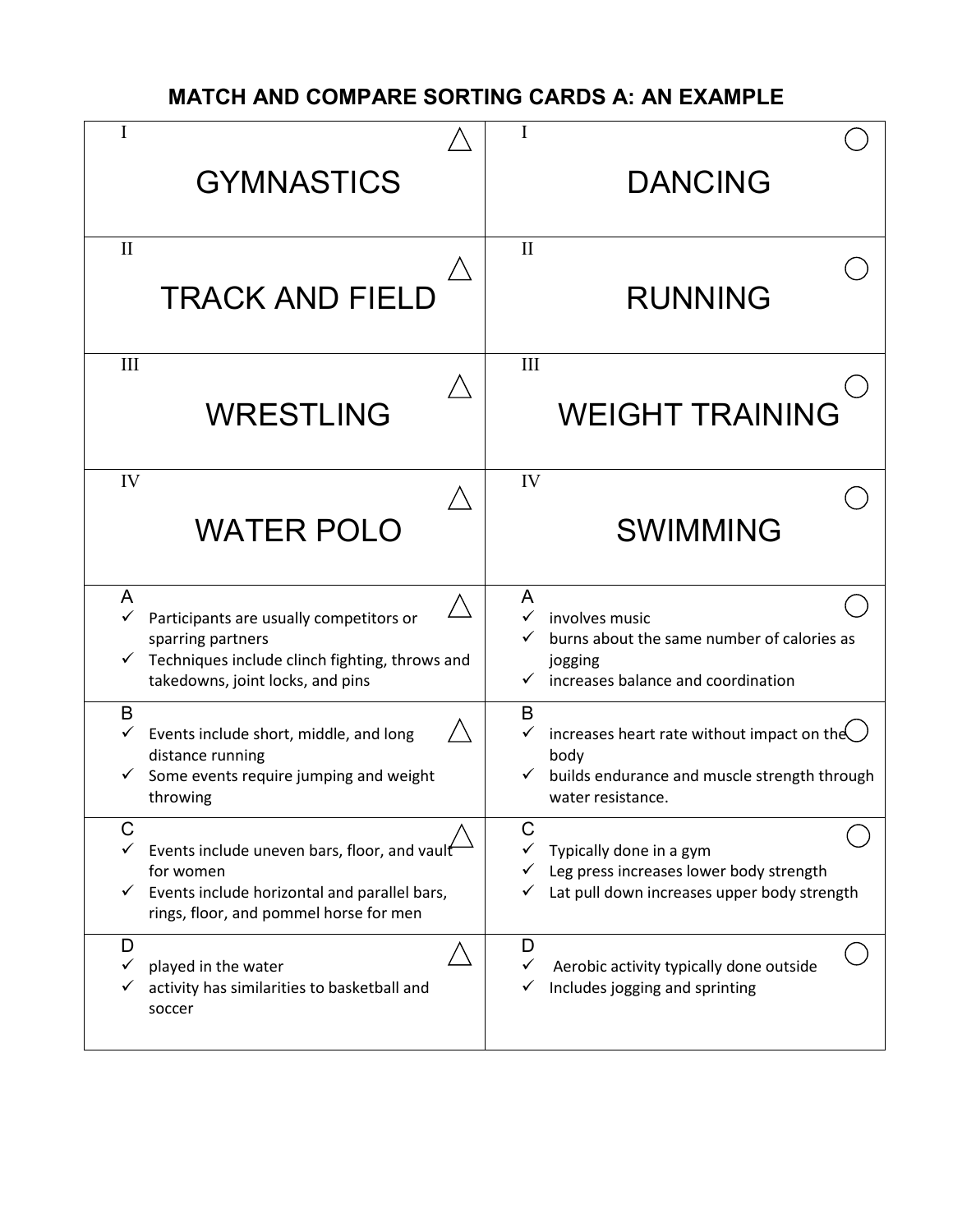#### **MATCH AND COMPARE SORT A: AN EXAMPLE Answer Key**

|  | (1) Individually, match words with descriptions. Record results. |  |  |
|--|------------------------------------------------------------------|--|--|
|  |                                                                  |  |  |

| Card set $\bigwedge$ |                 |                | Card set $\bigcirc$ |                 |                |
|----------------------|-----------------|----------------|---------------------|-----------------|----------------|
| Card<br>number       | word            | Card<br>letter | Card<br>number      | word            | Card<br>letter |
|                      | gymnastics      |                |                     | dancing         | A              |
| II                   | track and field | B              | Ш                   | running         |                |
| $\mathbf{III}$       | wrestling       | A              | Ш                   | weight training |                |
| IV                   | water polo      |                | IV                  | swimming        | В              |

(2) Partners, choose pair of numbered matched cards. Record same and different attributes.

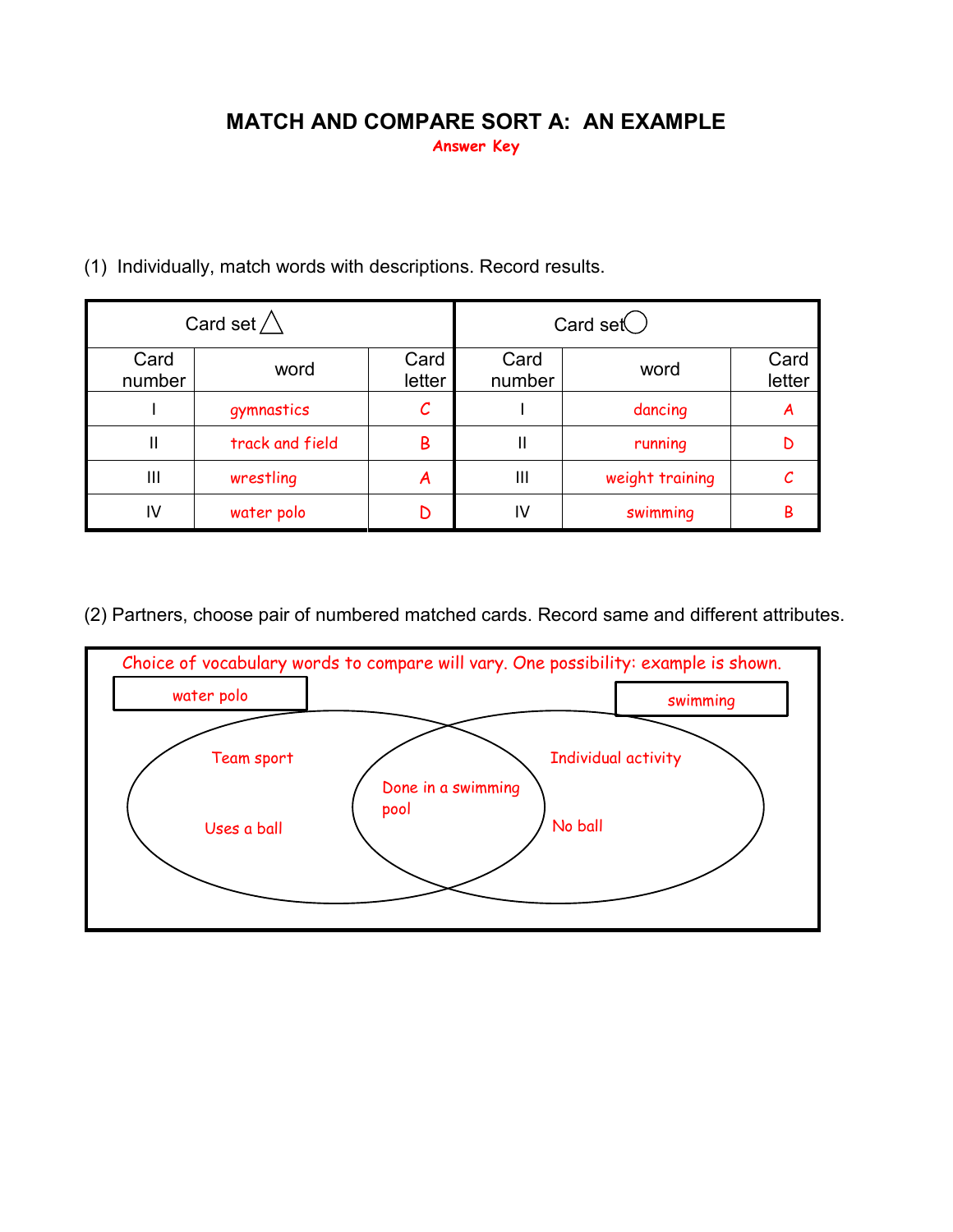#### **MATCH AND COMPARE SORTING CARDS B: SHAPES**

| I<br><b>ISOSCELES TRIANGE</b>                                                     | I<br><b>KITE</b>                                                                                                                                  |
|-----------------------------------------------------------------------------------|---------------------------------------------------------------------------------------------------------------------------------------------------|
| $\mathbf{I}$<br><b>EQUILATERAL</b><br><b>TRIANGLE</b>                             | $\mathbf{I}$<br><b>SQUARE</b>                                                                                                                     |
| III<br><b>TRIANGLE</b>                                                            | III<br>QUADRILATERAL                                                                                                                              |
| IV<br><b>RIGHT TRIANGLE</b>                                                       | IV<br><b>RECTANGLE</b>                                                                                                                            |
| A<br>$\checkmark$<br>One right angle<br>3-sided figure                            | A<br>2 pairs of equal sides<br>$\checkmark$<br>Equal sides are adjacent to each other.<br>Same number of sides as a parallelogram<br>$\checkmark$ |
| B<br>3-sided figure<br>no equal sides<br>no equal angles                          | B<br>2 pairs of equal sides<br>Equal sides are opposite each other.<br>✓<br>Same shape as a "Speed Limit" sign<br>$\checkmark$                    |
| C<br>Same shape as a "Yield" traffic sign<br>3 equal sides<br>3 equal angles      | C<br>One less side than a pentagon<br>Sides do not need to be equal                                                                               |
| D<br>3-sided figure<br>✓<br>At least two equal sides<br>At least two equal angles | D<br>Exactly four equal sides<br>✓<br>Four equal angles<br>Same shape as a "No U Turn" sign<br>✓                                                  |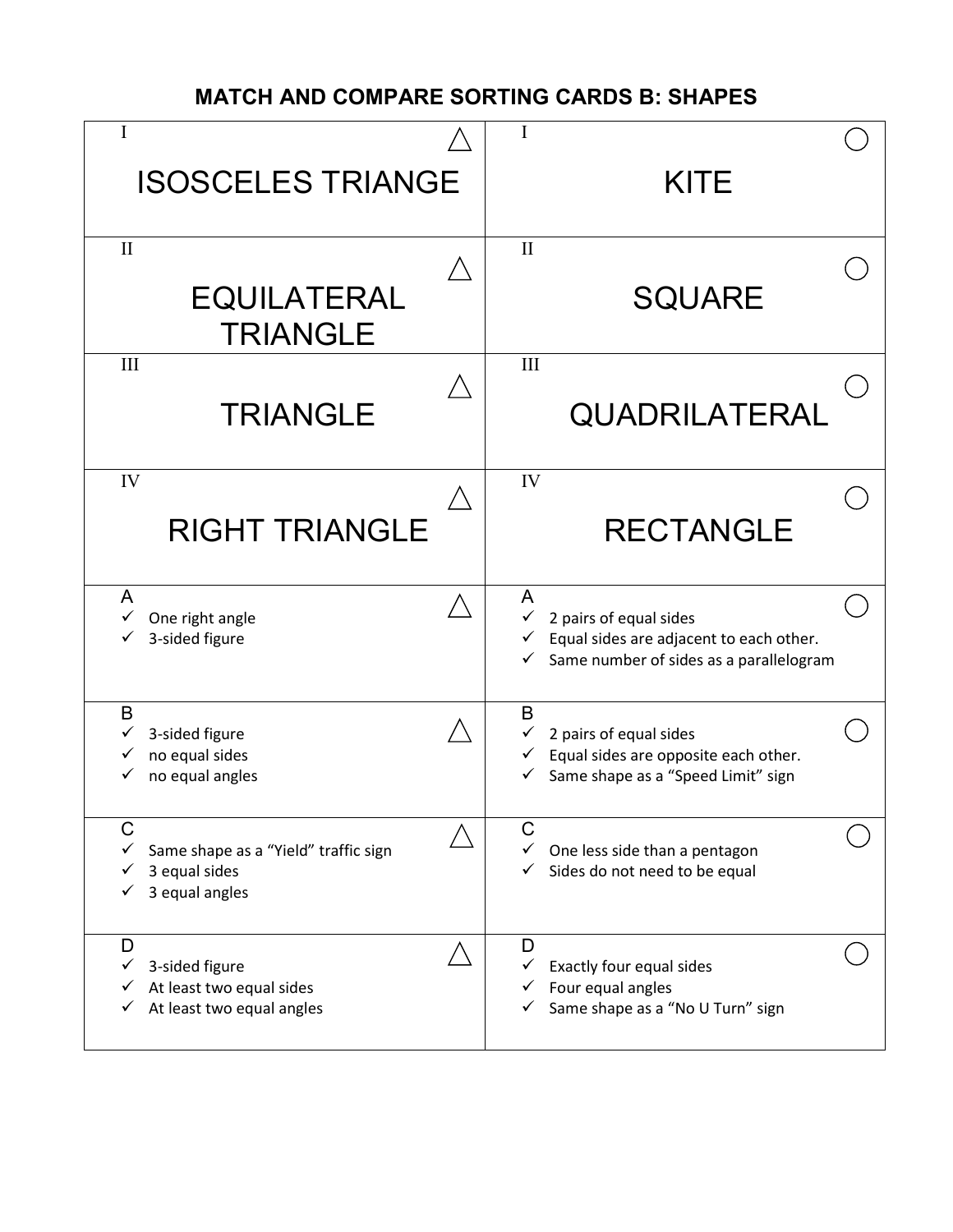# **MATCH AND COMPARE SORT B: SHAPES**

**Answer Key**

| Card set $\wedge$ |                      |                | Card set $\bigcirc$ |               |                |
|-------------------|----------------------|----------------|---------------------|---------------|----------------|
| Card<br>number    | word                 | Card<br>letter | Card<br>number      | word          | Card<br>letter |
|                   | isosceles triangle   |                |                     | kite          | A              |
| Ш                 | equilateral triangle |                | Ш                   | square        |                |
| $\mathbf{III}$    | triangle             | B              | $\mathsf{III}$      | quadrilateral |                |
| IV                | right triangle       | A              | I٧                  | rectangle     | В              |

(1) Individually, match words with descriptions. Record results.

(2) Partners, choose pair of numbered matched cards. Record same and different attributes.